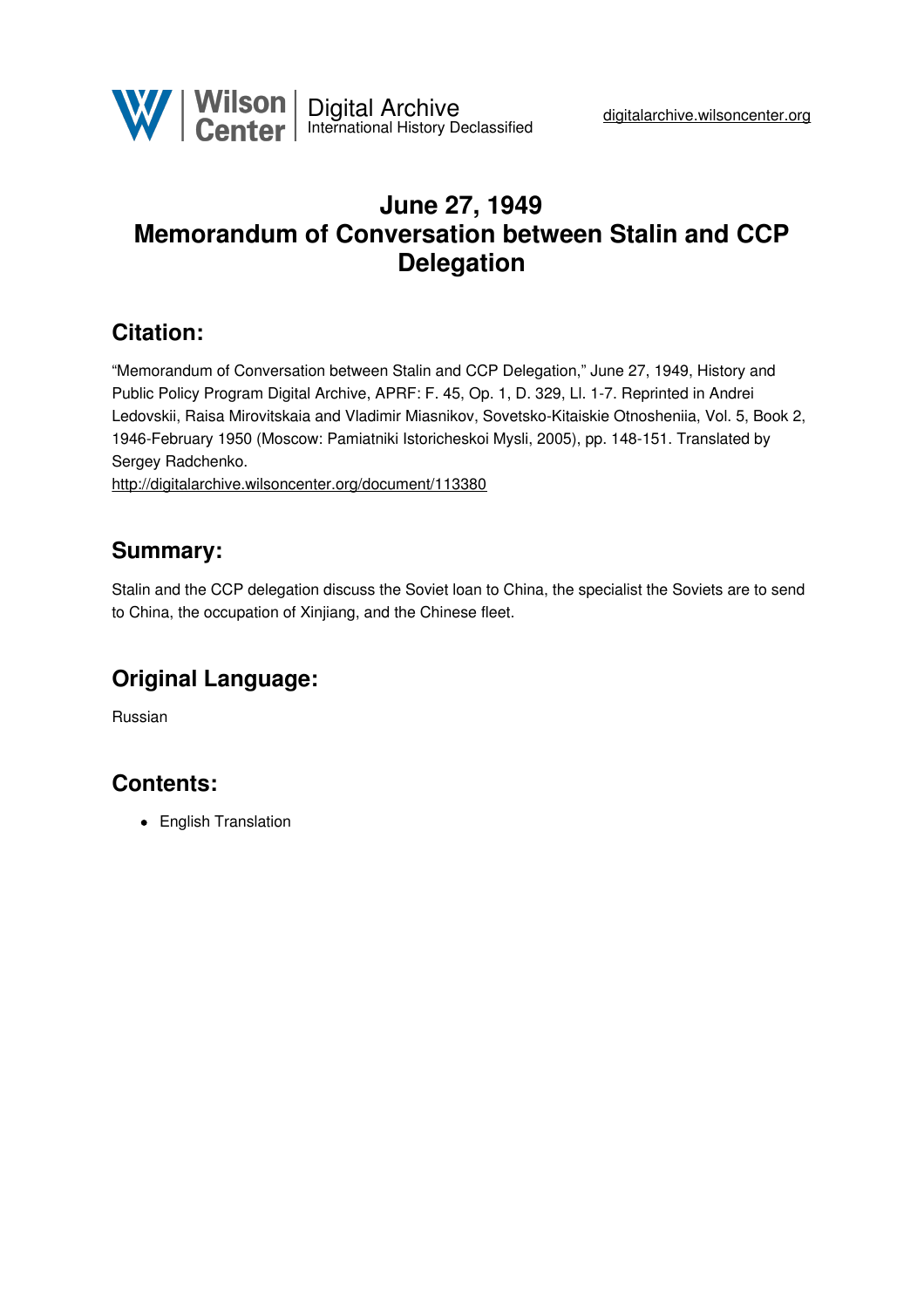To Cde. V. M. Molotov personally.

Record of conversation of I.V. Stalin with a delegation of CCP CC about a credit from the USSR to China, possibility of sending Soviet specialists to China, and about other questions of Soviet aid to China.

The meeting [priem] took place on 27 June and continued from 23 hours until 24 hours.

Present at the meeting were: cdes. [Vyacheslav] Molotov, [Georgii] Malenkov, [Anastas] Mikoyan, Liu Shaoqi— secretary of the CCP CC, Gao Gang—member of the Politburo of the CCP CC, the same being the secretary of the Bureau of the CC and the chairman of the government of Manchuria, Wang Jiaxiang, member of the CCP CC, Karskii (Shi Zhe)— interpreter, and I[van] V. Kovalev.

After mutual greetings and handshakes with the delegation Cde. Stalin asked about the health of Cde. Mao Zedong.

Cde. Liu Shaoqi thanked Cde. Stalin for his attention to Cde. Mao Zedong and handed to him a letter from Cde. Mao Zedong, which expressed gratitude to Cde. Stalin for enormous aid, given to China by the Soviet Union and requested Cde. Stalin to receive the delegation.

Whereupon Cde. Stalin turned to the discussion of the questions raised by the delegation.

1. About the credit. Cde. Stalin said that the VKP(b) CC decided to provide to the CCP CC a credit of 300 million dollars. With this, he remarked that this is the first time in history that such an agreement is being concluded between [the] two parties.

A credit of 300 million dollars with one percent annual interest will be provided to China in the form of equipment, machines, and various kinds of materials and goods by equal parts of 60 million in the course of 5 years.

Repayment of the credit by China will take place in the course of 10 years after the full appropriation of the credit. With regard to this Cde. Stalin said that Cde. Mao Zedong, in a telegram addressed to [Stalin], expressed the opinion that 1% annual interest is small for such a credit, that one should increase it.

Cde. Stalin explained to the delegation that the Soviet Union provided credits with 2% interest rate to the countries of Western democracy [Eastern Europe], while one percent is taken from China because there [in China], in comparison to the countries of Western democracy, where there is no war and their economy had already strengthened, the war continues, devastation continues, and by the force of this [circumstance] China needs greater help, on more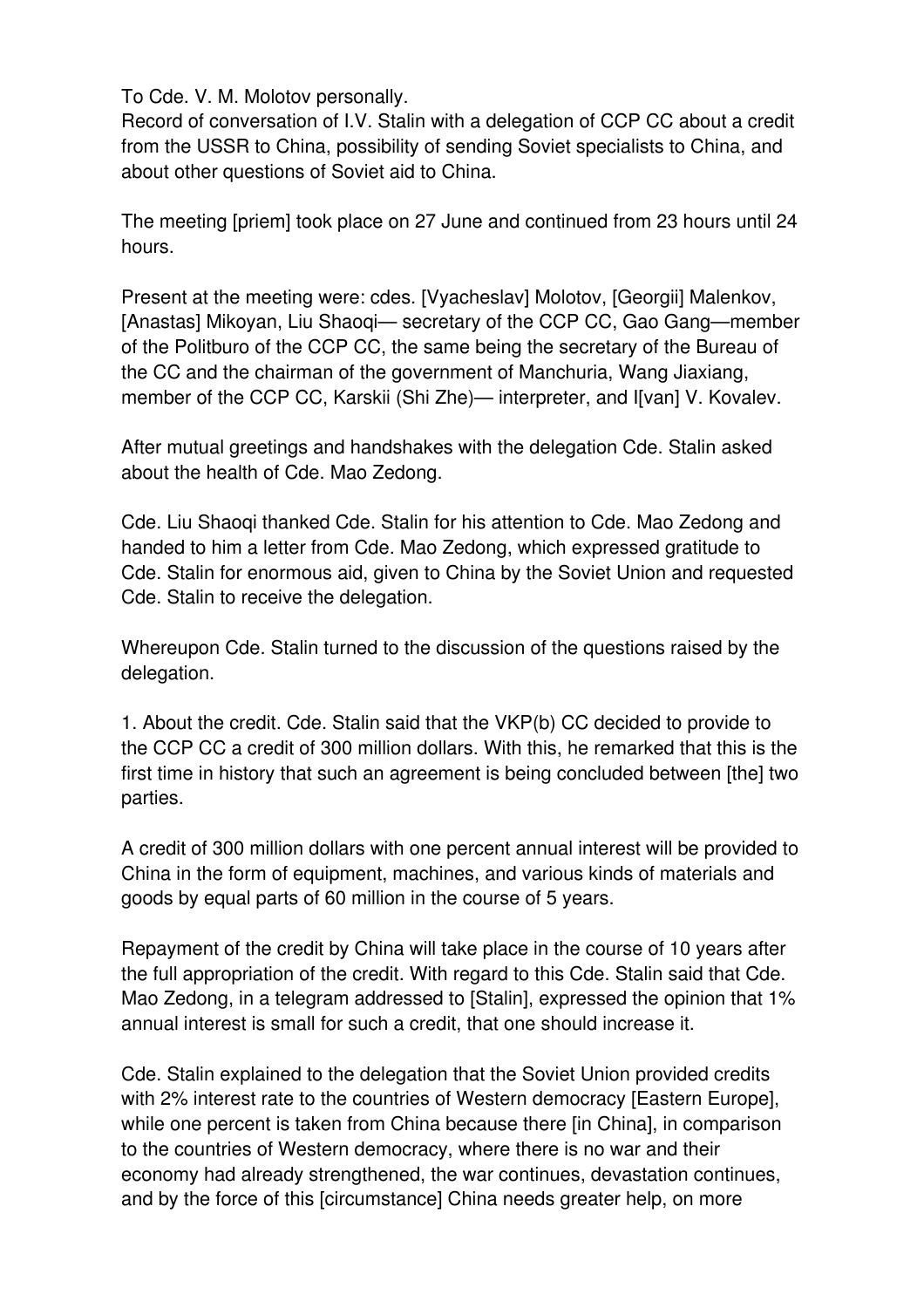privileged terms.

Then Cde. Stalin, laughing, said: "Well, if you insist on a bigger annual interest rate, this is your business, we can accept an increased interest rate."

With regard to the signing of an agreement on credit, Cde. Stalin said that there are two options: the first—for the representatives of the VKP(b) CC and the CCP CC to sign the agreement, and the second—for the plenipotentiaries of the Soviet government and the government of Manchuria, which already exists [to sign it] so that later, when the all-Chinese democratic coalition government is created, to formalize the agreement by treaties between the governments of the Soviet Union and China.

2. About the specialists. As for the specialists, Cde. Stalin said, [we] will give them. We are prepared to send at the nearest time the first group, requested by you. But we should come to an agreement about the conditions of the specialists' livelihood. We consider that the pay, perhaps foodstuffs, if you give it to your specialists, must stand at the level of the highest pay for your best specialists, not lower, but also not higher. In connection to the fact that our specialists have high [pay] rates, we, if this is needed, will pay them extra at the expense of the Soviet state.

We ask you, Cde. Stalin said, that you report to us about bad behavior of our specific specialists, for, as they say, there is a black sheep in every family [v sem'ie ne bez uroda], there may be a bad one among the good ones.

Bad behavior will shame the honor of the Soviet state, therefore we will take measures of preemption, education, and, if needed, also punishment.

We will not allow the Soviet specialists to look down on the Chinese specialists and the Chinese people and to slight them.

In response to these words of Cde. Stalin Cde. Liu Shaoqi said: in China there are foreign specialists, not connected with the activity of the imperialists, and that they receive rates much higher than the Chinese specialists. To this Cde. Stalin replied: we, the Soviet state, have [our] own judgments and practices different from the capitalist countries, and we want to stick to them.

3. About the sending of specialists to Shanghai. Cde. Stalin said that we have selected 15 specialists and can, on your demand, send them at any time. Discuss this and tell us. In general You should keep in mind that in large cities, and especially in Shanghai, there are many of your specialists and qualified workers, who are able to give you not less but more aid than the Soviet specialists, therefore You need to draw them to active work.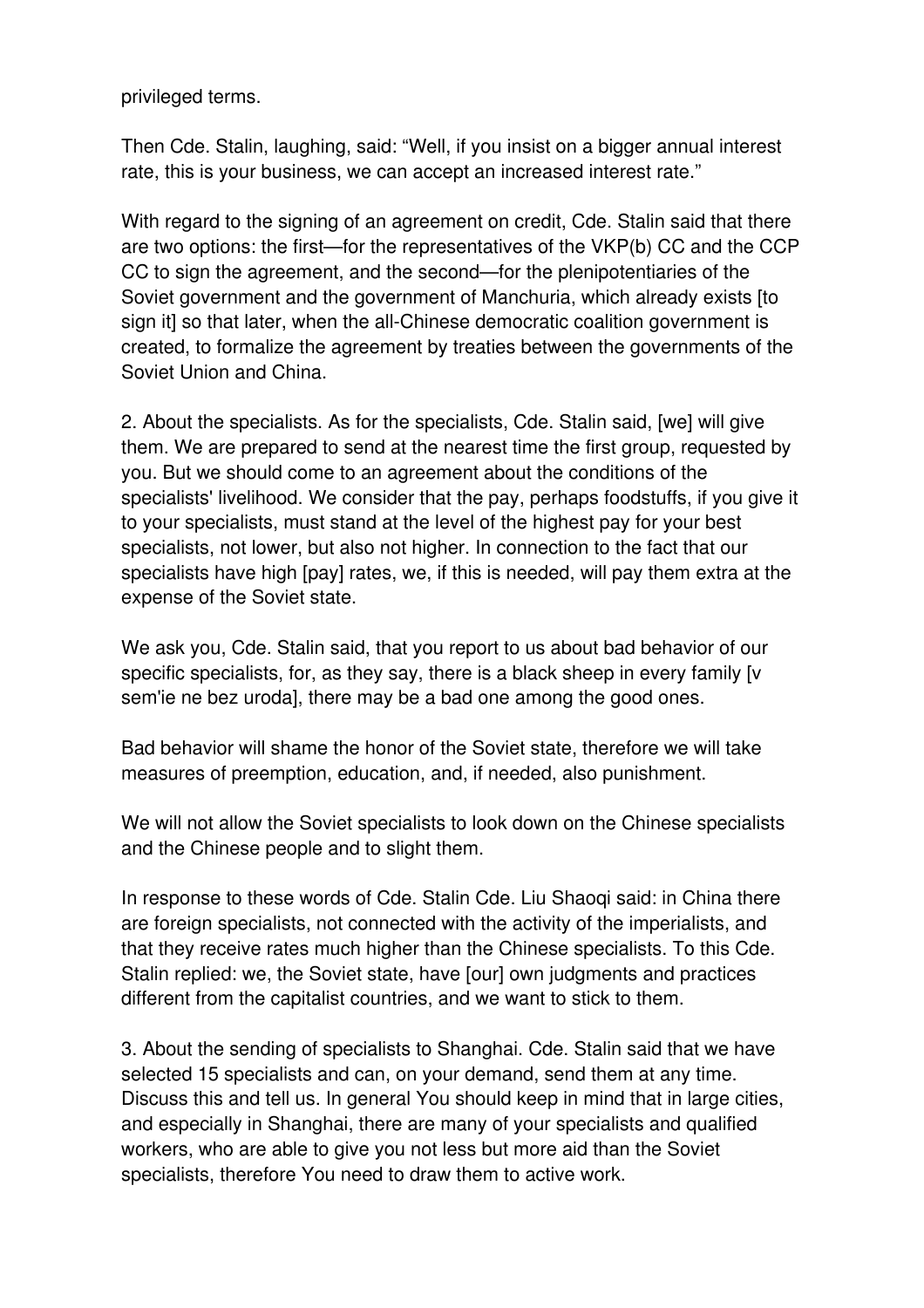4. We, Cde. Stalin said, are also prepared to provide you with aid to demine waters near Shanghai, both in terms of specialists, of whom we have many, and in terms of minesweepers.

We could, for instance, sell several minesweepers to the government of Manchuria, train Chinese sailors in Dairen, Port Arthur or Vladivostok in the business of demining, and the Manchurian government, Cde. Stalin said laughing, can "sell" them to the Chinese government.

5. About Xinjiang. Cde. Stalin said that one should not put off occupation of Xinjiang, because a delay may lead to the interference by the English in the affairs of Xinjiang. They can activate the Muslims, including the Indian ones, to continue the civil war against the communists, which is undesirable, for there are large deposits of oil and cotton in Xinjiang, which China needs badly.

The Chinese population in Xinjiang does not exceed 5%, after taking Xinjiang one should bring the percentage of the Chinese population to 30% by means of resettling the Chinese for all-sided development of this huge and rich region and for strengthening China's border protection.

In general, in the interests of strengthening the defense of China one should populate all the border regions by the Chinese.

You, Cde. Stalin said, exaggerate the forces of Ma Bufang. He has cavalry, which can be easily defeated with artillery. If you want, we will give you 40 fighter planes, which will help destroy and scatter this cavalry very quickly.

6. About the fleet. China does not have its own fleet, Cde. Stalin said and immediately added: don't you already have some number of ships captured from the Guomindang?

China must have a fleet and we are prepared to help you in the creation of a fleet. Now, for example, we can raise sunk military and merchant ships and help repair them.

As far as your request about the strengthening of defense of Qingdao is concerned, we can send our squadron to the port of Qingdao with a visit after the creation of all-China government.

[7.] Cde. Liu Shaoqi thanked Cde. Stalin for the enormous aid, which is now being provided in all spheres of life and activity of China on exceptionally privileged conditions, which history has never seen.

He stressed right away that the CCP CC developed an instruction, which will be sent to the party organizations, to create such conditions of work for the Soviet